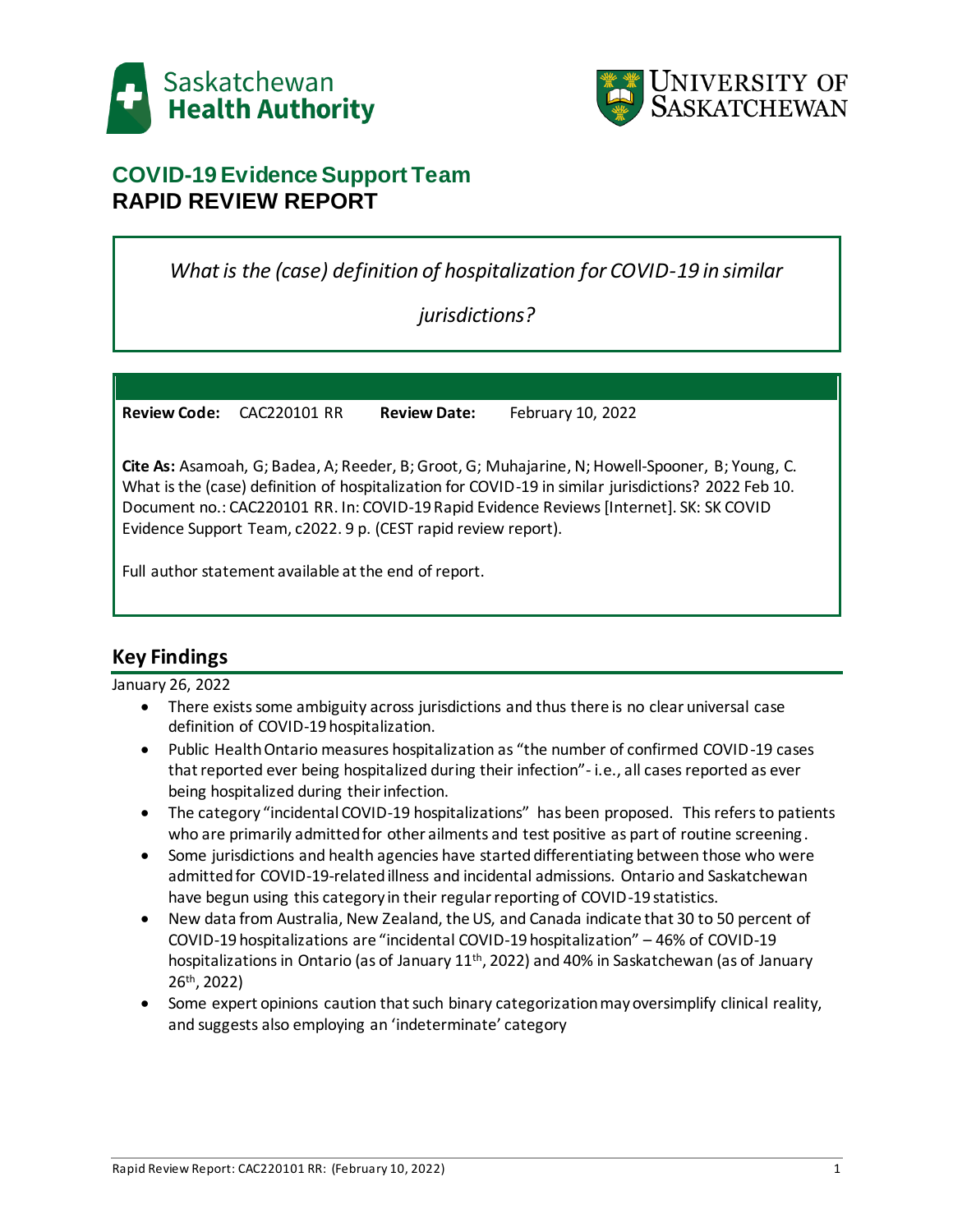## **Limitations**

 Evidence is rapidly emerging and largely from news media, government public health agencies, and grey literature sources.

## **Strength of Evidence**

 $\square$ Mature evidence  $\square$ Mature evidence ☐Mixed evidence ☐Weak evidence

## **Quality of Evidence Assessment**

- **1. Adequacy of primary studies**: Evidence is rapidly emerging and largely from news media, government public health agencies, and grey literature sources.
- **2. Methodological limitations**: For this review, we included four (4) Government document/report (PHO, SHA, NSWG, ECDC), four (4) News media, and one (1) evidence and summary/rapid review from our updated search report {12 Guidelines, Summaries & Other Grey Literature, and 14 Journal Articles (includes preprints)} from November 19, 2021, to December 3, 2021.

### **3. Relevance to review question**:

**4. Generalizability of findings**: Due to the rapidly evolving nature of this topic, evidence from this cannot be generalized. As such, very newly emerging evidence from non-peer-reviewed sources will be included to ensure relevancy, and as publications or new evidence emerges, the document will continue to be updated.

# **Background/Context**

#### **1. Clinical Context**

To understand how various public agencies are measuring and reporting COVID-19 hospitalization. Does the definition include only those who tested positive for COVID-19 prior to admission and being treated for COVID-19 related symptoms, or people already admitted to the hospital for other reasons than COVID-19 and tested positive for COVID-19? There are suggestions the latter are not reported as COVID-19 hospitalization, but for some patients, COVID-19 can trigger difficulties with other health conditions and may require longer periods of hospitalization. For some, they may have contracted COVID-19 while in hospital and still need care for the underlying issue they were admitted for. This has led to some ambiguity on the case definition of COVID-19 hospitalization.

#### **2. Purpose**

To determine the ways hospitalization for COVID-19 are defined and measured in similar jurisdictions for resource optimization.

#### **3. Review Question(s)**

What is the (case) definition of hospitalization for COVID-19 in similar jurisdictions?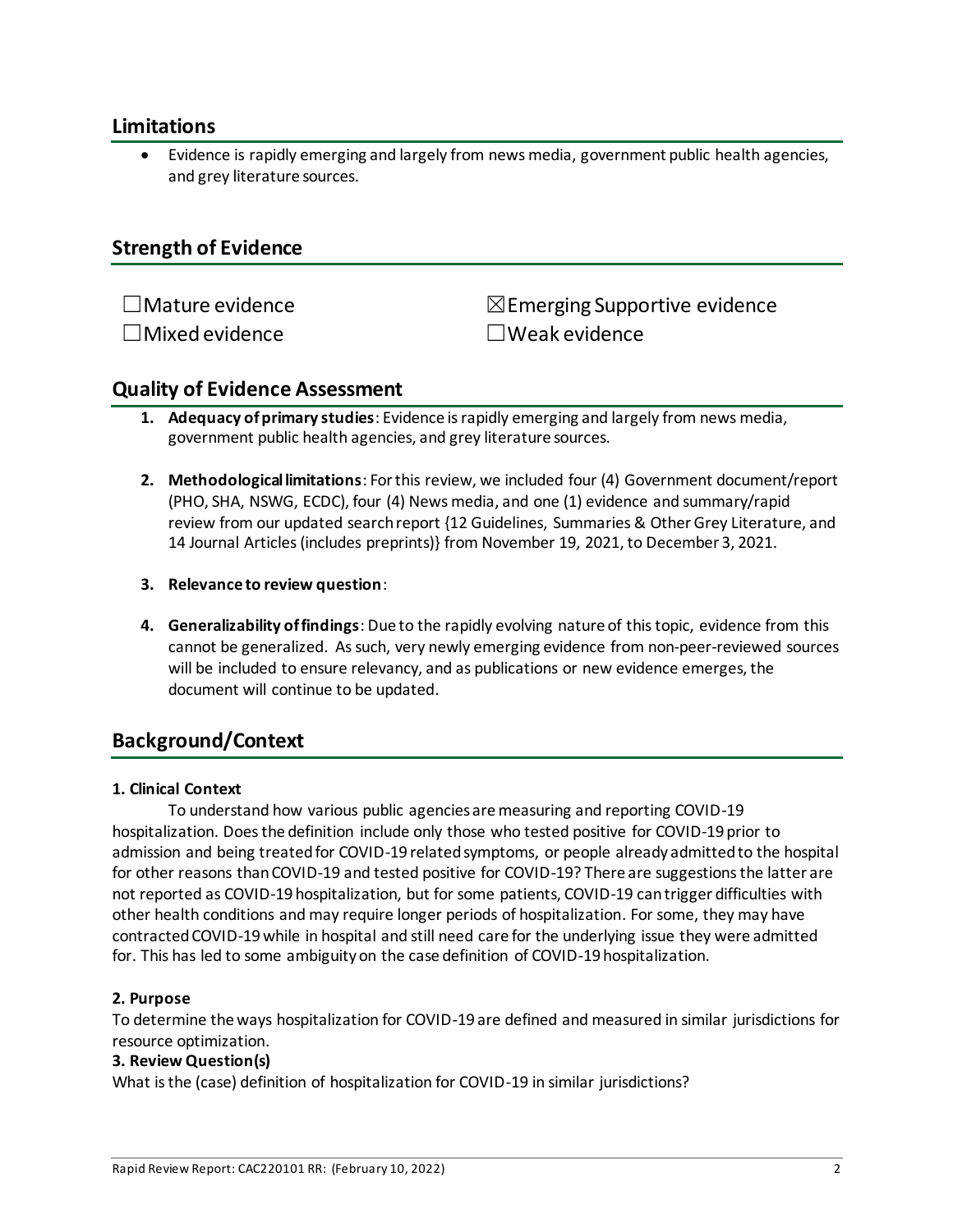# **Method**

For each Rapid Review, the initial question is posed by a decision-maker in the health care system seeking the evidence base for a specific policy decision. According to the subject of the question, the COVID Evidence Support Team (CEST) Intake Committee allocates the question to the appropriate Working Group. Each Working Group may be comprised of a librarian, researcher, 1-2 clinicians, 1-2 subject matter experts, and a group leader. A reference interview is conducted to establish the parameters of the question to ensure it is articulated in a clear, searchable manner. The librarians assigned to the team then conduct a thorough search of the indexed literature, grey literature, news sources, or other sources as agreed upon. Some reference lists for especially pertinent articles are also reviewed. An Evidence Search Report is thereby created. See Appendix for more details on the search strategy. A Rapid Review of the identified literature is then performed by the researcher using the approach of a systematic review, but without a double review, formal assessment of the quality of the reported study, or meta-analysis. Importantly, the review is completed in a time-sensitive manner. Relevant evidence is summarized in both tabular and narrative form, key findings and limitations articulated, and the quality of the body of evidence evaluated using a four-point grading system that assesses the methodologies, adequacy of the included studies, the direct relevance to the question, and the generalizability of the findings related to the question. The draft Rapid Review Report is reviewed and edited by the Working Group clinicians, experts, and leaders. Once revisions are complete, the Rapid Review is submitted to the requesting decision-maker and placed in the COVID-19 repository and database. For certain topics with rapidly changing evidence, after a period of time an updated evidence search is performed, the review process repeated, and an updated Rapid Review released.

# **Summary of Evidence**

The Centre for Evidence-Based Medicine reports ambiguity on the definition of COVID-19 hospitalization in the UK from the caption by UK government daily briefings on April 1st, 5th, and 9th 2021. The April 1<sup>st</sup> and April 5<sup>th</sup> briefings stated "COVID-19 hospital admissions" and "Hospitalizations for COVID-19" respectively. The April 9th briefing changed to 'People in hospital beds with COVID-19,' and included the "number of people in hospital with confirmed COVID-19". The report also stated some ambiguity as to whether some or all were already in the hospital, as none of this mentioned hospitalization or admission or infer that the numbers only relate to patients in the hospital because of COVID-19. 1

In the core protocol for ECDC studies of COVID-19 vaccine effectiveness against hospitalization with Severe Acute Respiratory Infection (SARI) laboratory-confirmed with SARS-CoV-2, hospitalization is defined as a " SARI patient who has been admitted to one of the participating hospitals during the study period and has not been discharged to their home or home equivalent within 24 hours"- with a respiratory sample positive for SARS-CoV-2 by PCR either on admission to hospital or documented within 14 days prior to hospital admission.<sup>2</sup> However, Public Health Ontario COVID-19 data tool measures hospitalization as "the number of confirmed COVID-19 casesthat reported ever being hospitalized during their infection". It includes casesthat are currently hospitalized as well as casesthat have been discharged from the hospital. It also Includes confirmed cases hospitalized due to COVID-19, casesthat were in the hospital prior to acquiring the disease, and confirmed cases in an intensive care unit (ICU). But emergency room visits are excluded in the number of reported hospitalizations.<sup>3</sup> In the "In focus COVID-19 hospitalizations" report by the New South Wales (NSW) Government, Australia, hospital admissions are counted in the report where the COVID-19 diagnosis was made "at least two weeks before or six weeks after the onset of illness", during the in-patient hospital stay. Which meant not all the hospitalizations could be primarily attributed to COVID-19. Hospitalization counts in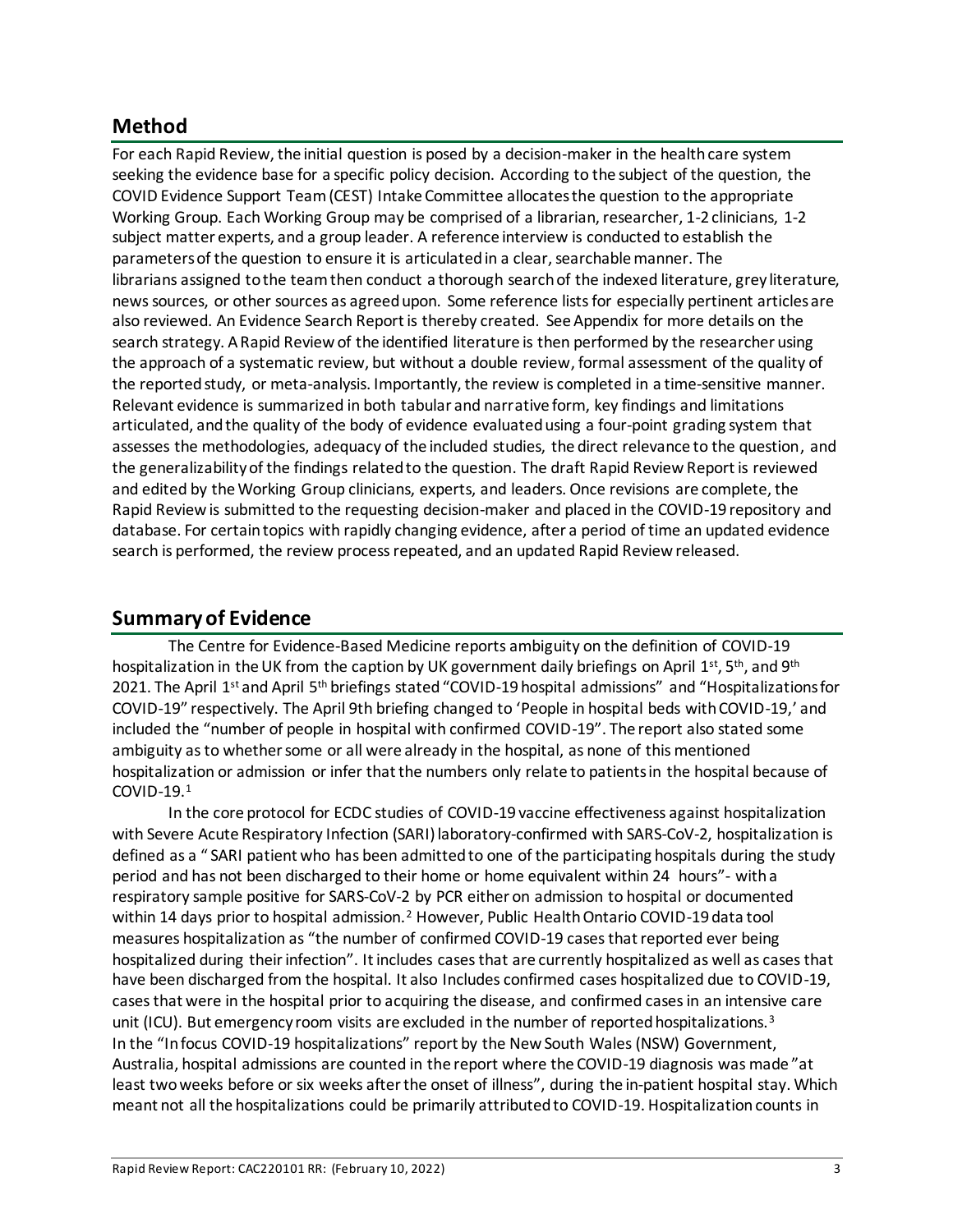the report exclude day-only hospitalizations, assisted living facilities providing in-house medical care, and those only in emergency departments or ward types not routinely used for COVID-19 admission. 4

With the changing definition of COVID-19 hospitalization in various jurisdictions, has come a rise in what health experts call incidental COVID-19 hospitalizations – "referring to patients who are primarily admitted for other ailments and test positive as part of routine screening". <sup>10</sup> The Australian and New Zealand Health Ministries have reported that many of the counts in hospitals as COVID-19 hospitalization listed in the daily statistics are simply testing positive in routine checks after being admitted for Covid symptoms or complications, or for something completely unrelated such as broken bones, labor pains, or even mental health issues. 5,6 The NSW Health Minister reported that up to half of NSW 'COVID-19' hospital patients went in for something totally different and were positive in routine testing as of January 3rd, 2022.<sup>5</sup> Data from the New South Wales COVID-19 hospitalization statistics found 37%of reported hospitalizations in children under 18 years were for "social and vulnerable" reasons rather than medical ones. A Californian study found 40%of kids in hospital with COVID-19 had no symptoms, and 45%of admissions were unlikely to be because of COVID-19. <sup>6</sup> The Irish Chief Medical Officer has also stated the number of patients with COVID-19 in hospital but who have been admitted for other reasons is around 30%. The Health Service Executive (HSE) of Ireland has been undertaking a "big piece of work" to analyze how many people in hospitals with COVID could be classified as 'incidental' COVID patients.<sup>7</sup>

In Canada, new data indicates that 46%of people currently in Ontario hospitals with COVID-19 were admitted for reasons other than the virus but tested positive for the virus as of January 11<sup>th</sup>, 2022.<sup>8</sup> As of January 26th, 2022, the Saskatchewan Health Authority (SHA) dashboard reports 315 hospitalizations: 282 residents are inpatient of which 121 inpatient hospitalizations are a COVID-19 related illness, 127 (40%) are incidental COVID-19 infections, and 34 have not yet been determined.<sup>9</sup>

There have also been some expert opinions on the adaptation of primary and incidental COVID-19 hospitalization by various jurisdictions and health agencies. Expert opinion suggests that while the conversation on primary versus incidental COVID-19 hospitalizations is important to understand the overall state of the pandemic and disease severity, the distinction may be of limited value, especially in the context of hospital capacity and labor shortages. In various hospitals, entering the room of a COVID-19 patient requires the same supply of personal protective equipment, as all COVID-19-positive patients are isolated whether admitted primarily for the virus or as an incidental case.<sup>10</sup> Also, primary versus incidental COVID-19 hospitalization case definition may imply the number of people who are admitted to the hospital at the time of infection. This means some patients who enter the hospital or critical care as a COVID-19 patient may no longer be counted as COVID-19 patients once they are no longer infectious, even though they remain in hospital with complications from COVID-19 such as renal failure and cardiac complications. COVID-19 is a multisystem infection with a variable presentation that can worsen care and complicate existing conditions, whether it's the primary reason for hospitalization or acquired during hospital admission for other ailments.<sup>10</sup> In some instances it may be unclear if a diagnosis of COVID-19 contributed to the patient's course in hospital and may not fit neatly into either of the two categories; such cases may require the use of an 'indeterminate' category. <sup>11</sup>

### **Conclusions**

Almost 2 years into the COVID-19 pandemic, there exists no clear and consistent international case definition for COVID-19 hospitalizations. Most jurisdictions have been reporting COVID-19 hospitalization as any person in hospital with COVID-19 (confirmed positive test for COVID-19), irrespective of the person being admitted due to COVID-19 symptoms and/or complications, or for something completely unrelated. Epidemiologically, the case definition of COVID-19 based on a confirmed positive test for COVID-19 has been thought to inflate the number of COVID-19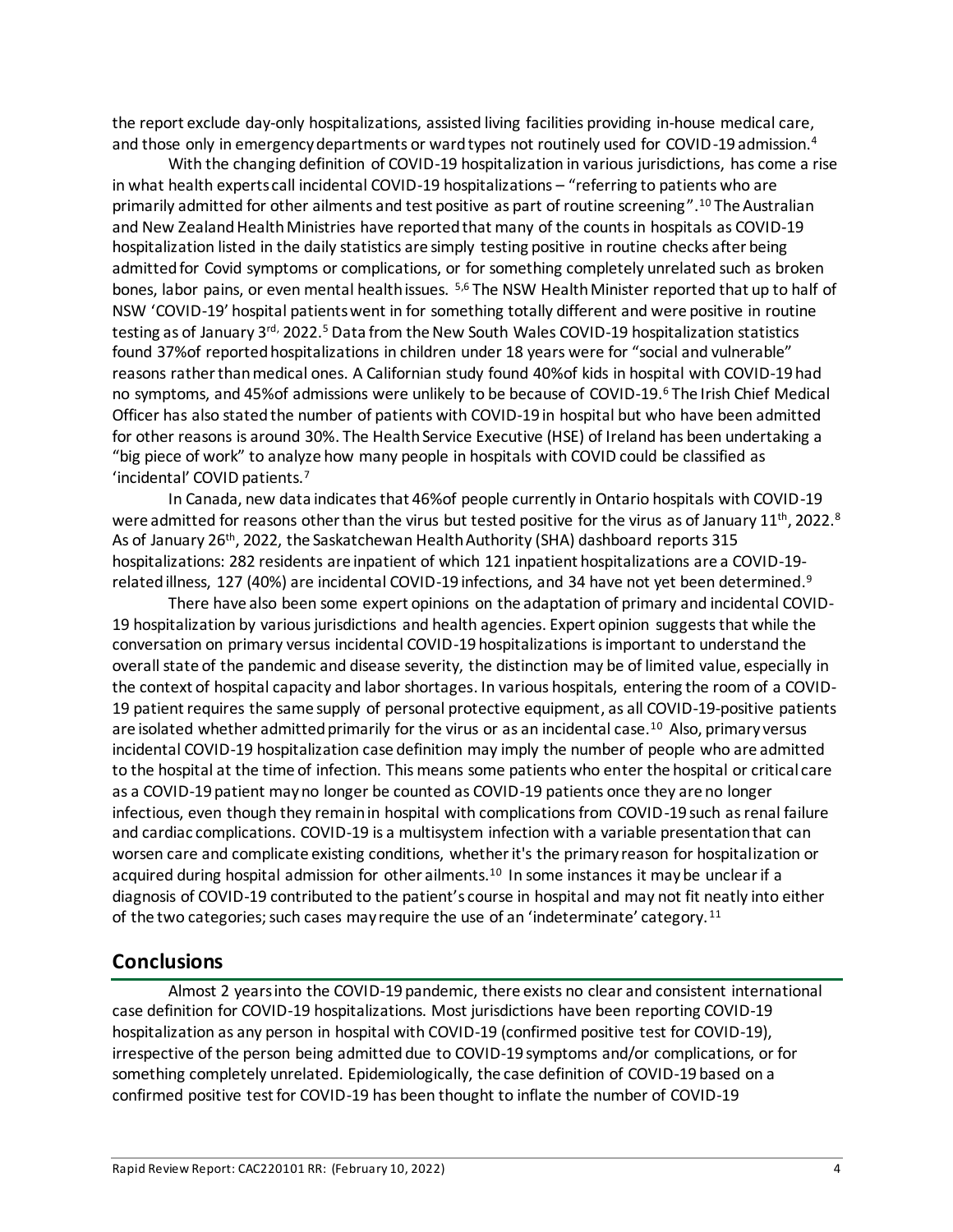hospitalization and does not shed light on the overall state of the pandemic and disease severity. Hence the adaptation by several health agencies in distinguishing between primary and incidental cases in recent statistical reports. However, in terms of Hospital resources and capacity, other experts have also suggested we may go wrong with the incidental case reporting as COVID-19 is a multisystem infection, complicate care, worsen existing conditions, and require the same resources and labor needed for both primary and incidental cases.

# **Table 1: Summary of Evidence**

Consult the Summary of Evidence table using the following link:

<https://covid19evidencereviews.saskhealthauthority.ca/en/permalink/coviddoc441>

This link provides access to the database where it is possible to view the spreadsheet for review.

## **Reference List**

- 1. Centre for Evidence-Based Medicine. Are COVID-19 patients in hospital or admitted to hospital?. April 13, 2020[. https://www.cebm.net/covid-19/are-covid-19-patients-in-hospital-or-admitted](https://www.cebm.net/covid-19/are-covid-19-patients-in-hospital-or-admitted-to-hospital/)[to-hospital/](https://www.cebm.net/covid-19/are-covid-19-patients-in-hospital-or-admitted-to-hospital/)
- 2. ECDC. Core protocol for ECDC studies of COVID-19 vaccine effectiveness against hospitalisation with Severe Acute Respiratory Infection laboratory-confirmed with SARSCoV-2, version 1.0. 2021[. https://www.ecdc.europa.eu/sites/default/files/documents/Core-protocol-for-ECDC](https://www.ecdc.europa.eu/sites/default/files/documents/Core-protocol-for-ECDC-studies-of-COVID-19-vaccine-effectiveness-against-hospitalisation-with-SARI.pdf)[studies-of-COVID-19-vaccine-effectiveness-against-hospitalisation-with-SARI.pdf](https://www.ecdc.europa.eu/sites/default/files/documents/Core-protocol-for-ECDC-studies-of-COVID-19-vaccine-effectiveness-against-hospitalisation-with-SARI.pdf)
- 3. Public Health Ontario. COVID-19 Data Tool. 2021[. https://www.publichealthontario.ca/-](https://www.publichealthontario.ca/-/media/data-files/covid-19-data-tool-technical-notes.pdf?la=en) [/media/data-files/covid-19-data-tool-technical-notes.pdf?la=en](https://www.publichealthontario.ca/-/media/data-files/covid-19-data-tool-technical-notes.pdf?la=en)
- 4. New South Wales Government. IN FOCUS COVID-19 HOSPITALISATIONS IN NSW. 2020. <https://www.health.nsw.gov.au/Infectious/covid-19/Documents/in-focus/hospitalisations.pdf>
- 5. News.com (Australia). 'Up to half' of NSW Covid hospital patients went in for something totally different and were positive in routine testing. January 3, 2022. [https://www.news.com.au/world/coronavirus/australia/up-to-half-of-nsw-covid-hospital](https://www.news.com.au/world/coronavirus/australia/up-to-half-of-nsw-covid-hospital-patients-went-in-for-something-totally-different-and-were-positive-in-routine-testing/news-story/603db6feed20422b3e8b57fd0e159fdb)[patients-went-in-for-something-totally-different-and-were-positive-in-routine-testing/news](https://www.news.com.au/world/coronavirus/australia/up-to-half-of-nsw-covid-hospital-patients-went-in-for-something-totally-different-and-were-positive-in-routine-testing/news-story/603db6feed20422b3e8b57fd0e159fdb)[story/603db6feed20422b3e8b57fd0e159fdb](https://www.news.com.au/world/coronavirus/australia/up-to-half-of-nsw-covid-hospital-patients-went-in-for-something-totally-different-and-were-positive-in-routine-testing/news-story/603db6feed20422b3e8b57fd0e159fdb)
- 6. Stuff.co (New Zealand). Why our Covid-19 hospitalisation and death statistics aren't clear-cut. December 4, 2021. [https://www.stuff.co.nz/national/explained/126942505/why-our-covid19](https://www.stuff.co.nz/national/explained/126942505/why-our-covid19-hospitalisation-and-death-statistics-arent-clearcut) [hospitalisation-and-death-statistics-arent-clearcut](https://www.stuff.co.nz/national/explained/126942505/why-our-covid19-hospitalisation-and-death-statistics-arent-clearcut)
- 7. The Journal (Ireland). Number of patients with Covid in hospital but admitted for other reasons close to 30% - CMO. January 12, 2022[. https://www.thejournal.ie/covid-hospital-data-30-per](https://www.thejournal.ie/covid-hospital-data-30-per-cent-5652211-Jan2022/)[cent-5652211-Jan2022/](https://www.thejournal.ie/covid-hospital-data-30-per-cent-5652211-Jan2022/)
- 8. Global News (Canada). 46% of those currently hospitalized with COVID in Ontario were admitted for other reasons: new data. January 11, 2022[. https://globalnews.ca/news/8502714/ontario](https://globalnews.ca/news/8502714/ontario-incidental-covid-hospitalizations-january-11/)[incidental-covid-hospitalizations-january-11/](https://globalnews.ca/news/8502714/ontario-incidental-covid-hospitalizations-january-11/)
- 9. SHA. Hospitalized cases. [https://dashboard.saskatchewan.ca/health-wellness/covid-19](https://dashboard.saskatchewan.ca/health-wellness/covid-19-cases/hospitalized) [cases/hospitalized](https://dashboard.saskatchewan.ca/health-wellness/covid-19-cases/hospitalized)
- 10. Becker's Hospital Review. Where people go wrong with 'incidental' COVID-19 hospitalizations. [https://www.beckershospitalreview.com/public-health/where-people-go-wrong-with](https://www.beckershospitalreview.com/public-health/where-people-go-wrong-with-incidental-covid-19-hospitalizations.html)[incidental-covid-19-hospitalizations.html](https://www.beckershospitalreview.com/public-health/where-people-go-wrong-with-incidental-covid-19-hospitalizations.html)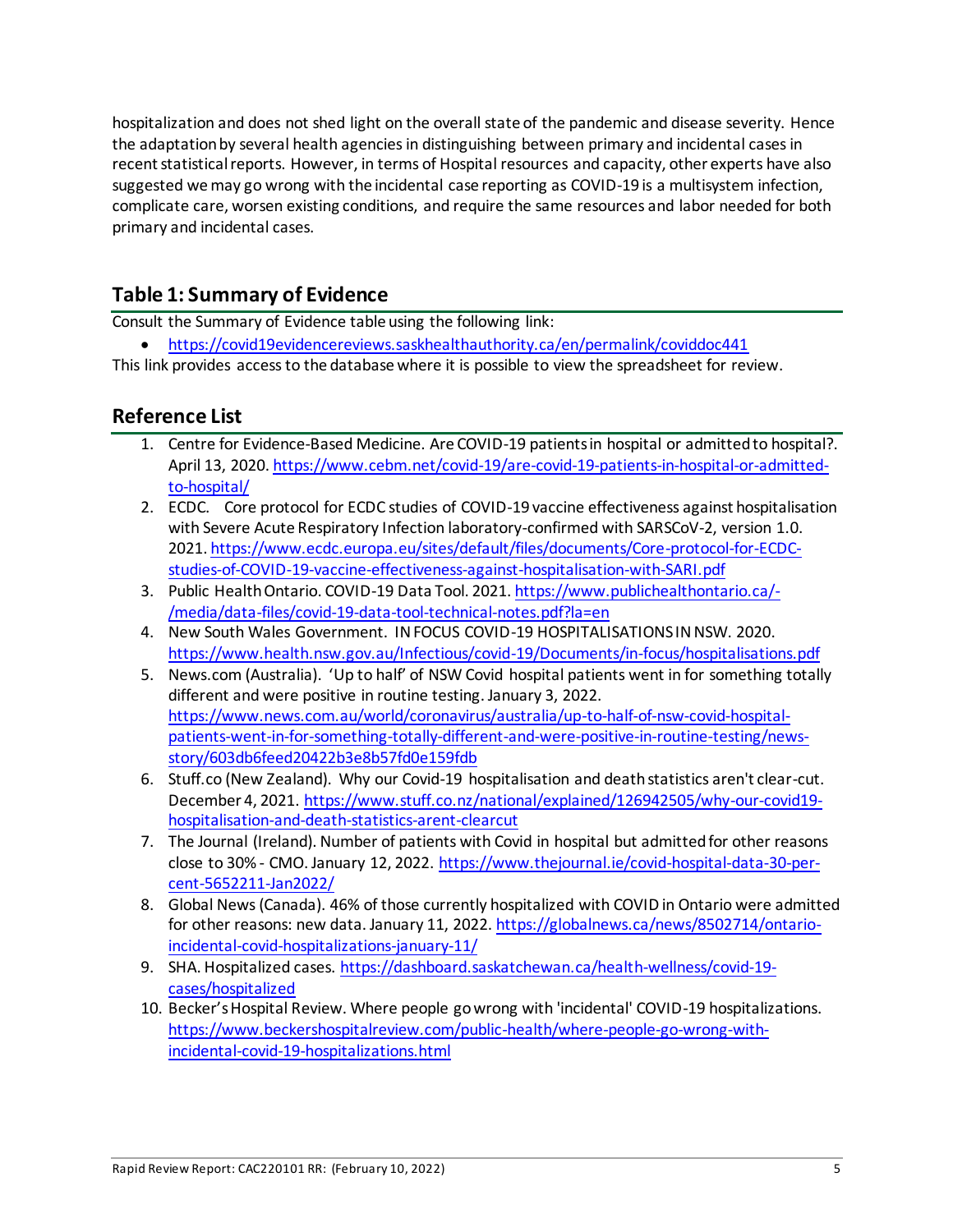11. The Atlantic. COVID-Hospitalization Numbers Are as Bad as They Look. [https://www.](https://www/)theatlantic.com/health/archive/2022/01/for-covid-with-covid-hospitals-are-messeither-way/621229/

## **Appendix 1: Evidence Search Details**

**Note:** To view full search strategy details, please consult the associated Evidence Search Report.

| <b>Filters, Limits</b>      | English only                                                                                                                                                                                                                                        |                        |                                                                                                                                                                                 |
|-----------------------------|-----------------------------------------------------------------------------------------------------------------------------------------------------------------------------------------------------------------------------------------------------|------------------------|---------------------------------------------------------------------------------------------------------------------------------------------------------------------------------|
| & Exclusions:               | 20200301:20221231                                                                                                                                                                                                                                   |                        |                                                                                                                                                                                 |
|                             |                                                                                                                                                                                                                                                     |                        |                                                                                                                                                                                 |
| <b>Sources</b><br>Searched: | <b>CDC</b><br>$\bullet$<br>CEP COVID-19<br>Cochrane Library<br>COVID-19 Best Evidence Front<br>Door<br>COVID-END<br>$\bullet$<br>ECRI<br>$\bullet$<br>Evidence Check (Australia)<br>Embase<br>$\bullet$                                             | $\bullet$<br>$\bullet$ | L-OVE<br>Medline<br>medRxiv<br>National COVID-19 Clinical<br>Evidence Taskforce (Australia)<br><b>NCCMT</b><br>Trip Pro<br>WHO COVID-19 Website<br>WHO Global Research Database |
| Librarian(s):               | Google Advanced Search<br>$\bullet$<br>HSE Library Covid19 Summaries of<br>$\bullet$<br>Evidence<br>Brianna Howell-Spooner, Clinical Librarian, Saskatchewan Health Authority<br>Catherine Young, Clinical Librarian, Saskatchewan Health Authority |                        |                                                                                                                                                                                 |

## **Appendix 2: Evidence Search Strategies**

### **Medline**

| #              | <b>Searches</b>                                                                                                                                                                                                                                                              | <b>Results</b> |
|----------------|------------------------------------------------------------------------------------------------------------------------------------------------------------------------------------------------------------------------------------------------------------------------------|----------------|
|                | COVID-19/ or SARS-CoV-2/                                                                                                                                                                                                                                                     | 132823         |
| $\overline{2}$ | (coronavirus/ or betacoronavirus/ or coronavirus infections/) and (disease outbreaks/<br>or epidemics/ or pandemics/)                                                                                                                                                        | 40111          |
| 3              | (nCoV* or 2019nCoV or 19nCoV or COVID19* or COVID or SARS-COV-2 or SARSCOV-2<br>or SARS-COV2 or SARSCOV2 or SARS coronavirus 2 or Severe Acute Respiratory<br>Syndrome Coronavirus 2 or Severe Acute Respiratory Syndrome Corona Virus<br>2).ti, ab, kf, nm, ot, ox, rx, px. | 208401         |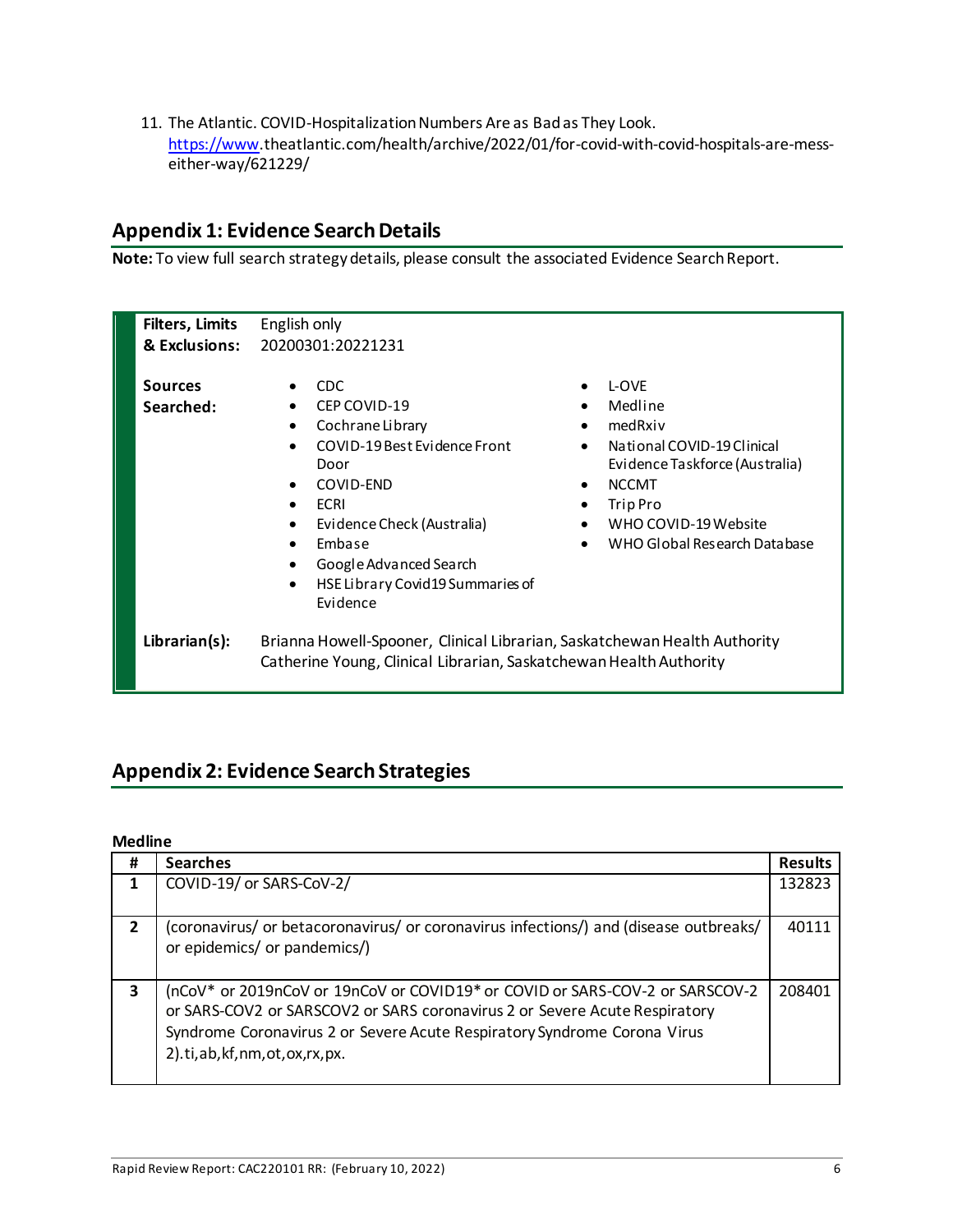| $\overline{\mathbf{4}}$ | ((new or novel or "19" or "2019" or Wuhan or Hubei or China or Chinese) adj3                                              | 61047  |
|-------------------------|---------------------------------------------------------------------------------------------------------------------------|--------|
|                         | (coronavirus* or corona virus* or betacoronavirus* or CoV or HCoV)).ti,ab,kf,ot.                                          |        |
|                         |                                                                                                                           |        |
| 5                       | (longCOVID <sup>*</sup> or postCOVID <sup>*</sup> or postcoronavirus <sup>*</sup> or postSARS <sup>*</sup> ).ti,ab,kf,ot. | 24     |
| 6                       | ((coronavirus* or corona virus* or betacoronavirus*) adj3 (pandemic* or epidemic*                                         | 11005  |
|                         | or outbreak* or crisis)).ti, ab, kf, ot.                                                                                  |        |
| $\overline{\mathbf{z}}$ | ((Wuhan or Hubei) adj5 pneumonia).ti,ab, kf, ot.                                                                          | 380    |
| 8                       | or/1-7                                                                                                                    | 218693 |
|                         |                                                                                                                           |        |
| 9                       | hospitalization/ or patient admission/                                                                                    | 147701 |
|                         |                                                                                                                           |        |
| 10                      | (hospitalization? or admitting or ((patient or hospital) adj2 admission?)).tw,kf.                                         | 219777 |
| 11                      | 9 or 10                                                                                                                   | 308305 |
|                         |                                                                                                                           |        |
| 12                      | 8 and 11                                                                                                                  | 12697  |
|                         |                                                                                                                           |        |
| 13                      | limit 12 to dt=20200301-20220112                                                                                          | 12653  |
|                         |                                                                                                                           |        |
| 14                      | public health/ or government regulation/ or policy/ or health policy/                                                     | 177813 |
| 15                      | ((public health adj2 (measure? or guidance or ordinance?)) or government                                                  | 5696   |
|                         | regulation?).tw,kf.                                                                                                       |        |
| 16                      | 14 or 15                                                                                                                  | 182376 |
|                         |                                                                                                                           |        |
| 17                      | (case definition? or case count?).tw,kf.                                                                                  | 7118   |
| 18                      | 13 and 16                                                                                                                 | 212    |
|                         |                                                                                                                           |        |
| 19                      | 13 and 17                                                                                                                 | 50     |
|                         |                                                                                                                           |        |
| 20                      | 18 or 19                                                                                                                  | 261    |
|                         |                                                                                                                           |        |

### **Embase**

| #              | <b>Searches</b>                                                                                                                                            | <b>Results</b> |
|----------------|------------------------------------------------------------------------------------------------------------------------------------------------------------|----------------|
|                | COVID-19/ or SARS-CoV-2/                                                                                                                                   | 74933          |
|                |                                                                                                                                                            |                |
| $\overline{2}$ | (coronavirus/ or betacoronavirus/ or coronavirus infections/) and (disease outbreaks/<br>or epidemics/ or pandemics/)                                      | 10352          |
| 3              | (nCoV* or 2019nCoV or 19nCoV or COVID19* or COVID or SARS-COV-2 or SARSCOV-2<br>or SARS-COV2 or SARSCOV2 or SARS coronavirus 2 or Severe Acute Respiratory | 214649         |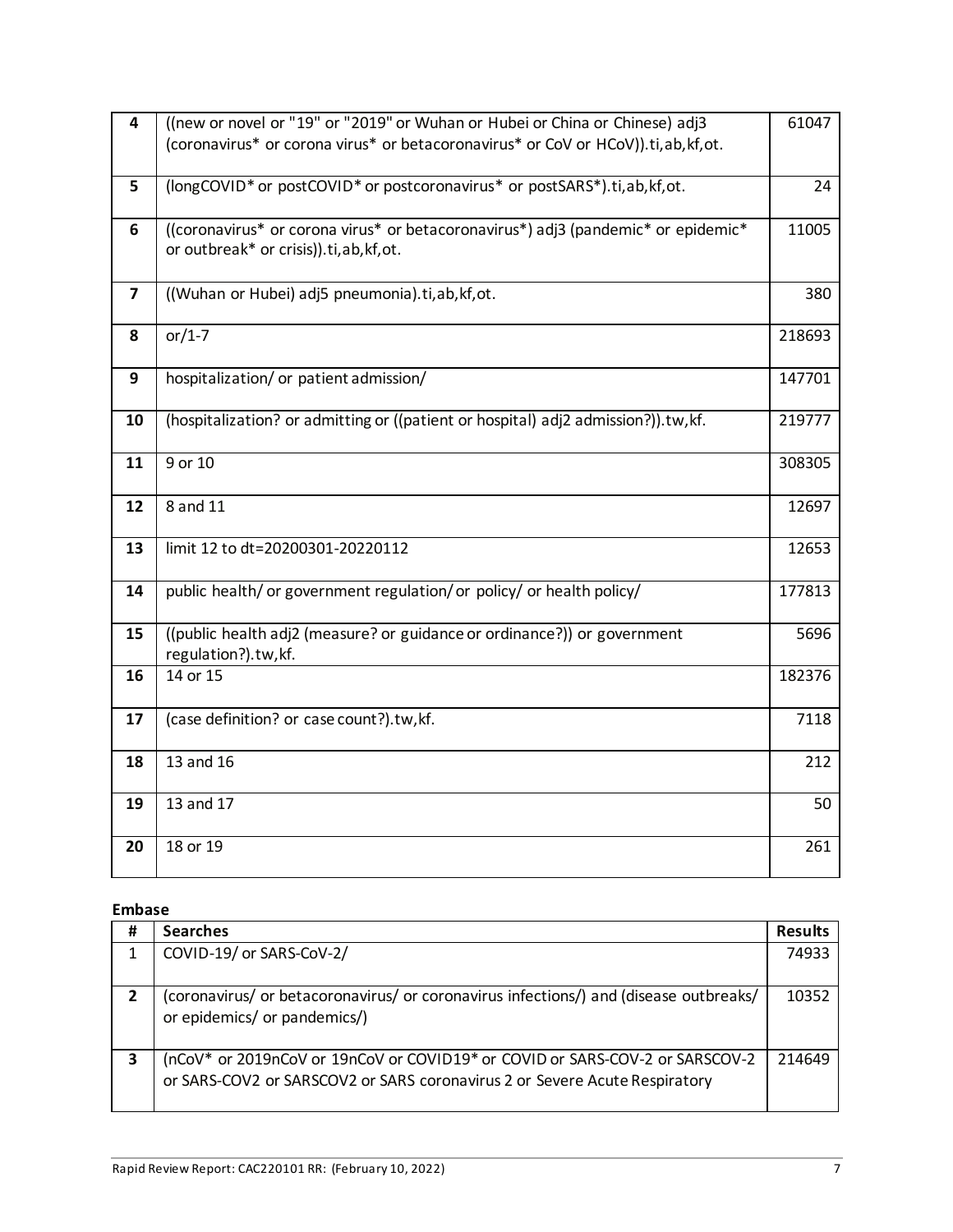|                         | Syndrome Coronavirus 2 or Severe Acute Respiratory Syndrome Corona Virus<br>2).ti, ab, kf, ot, ox, px.                                                              |        |
|-------------------------|---------------------------------------------------------------------------------------------------------------------------------------------------------------------|--------|
| 4                       | ((new or novel or "19" or "2019" or Wuhan or Hubei or China or Chinese) adj3<br>(coronavirus* or corona virus* or betacoronavirus* or CoV or HCoV)).ti, ab, kf, ot. | 59344  |
| 5                       | (longCOVID* or postCOVID* or postcoronavirus* or postSARS*).ti,ab,kf,ot.                                                                                            | 61     |
| 6                       | ((coronavirus* or corona virus* or betacoronavirus*) adj3 (pandemic* or epidemic*<br>or outbreak* or crisis)).ti, ab, kf, ot.                                       | 10564  |
| $\overline{\mathbf{z}}$ | ((Wuhan or Hubei) adj5 pneumonia).ti,ab, kf, ot.                                                                                                                    | 436    |
| 8                       | or/1-7                                                                                                                                                              | 222802 |
| 9                       | hospitalization/ or patient admission/                                                                                                                              | 626490 |
| 10                      | (hospitalization? or admitting or ((patient or hospital) adj2 admission?)).tw, kf.                                                                                  | 369647 |
| 11                      | 9 or 10                                                                                                                                                             | 746340 |
| 12                      | 8 and 11                                                                                                                                                            | 26884  |
| 13                      | limit 12 to dd=20200301-20220112                                                                                                                                    | 6038   |
| 14                      | public health/ or government regulation/ or policy/ or health policy/                                                                                               | 459232 |
| 15                      | ((public health adj2 (measure? or guidance or ordinance?)) or government<br>regulation?).tw,kf.                                                                     | 6418   |
| 16                      | 14 or 15                                                                                                                                                            | 463004 |
| 17                      | (case definition? or case count?).tw,kf.                                                                                                                            | 9238   |
| 18                      | 13 and 16                                                                                                                                                           | 169    |
| 19                      | 13 and 17                                                                                                                                                           | 23     |
| 20                      | 18 or 19                                                                                                                                                            | 192    |
| 21                      | limit 20 to medline                                                                                                                                                 | 27     |
| 22                      | 20 not 21                                                                                                                                                           | 165    |

### **Search terms for other resources used in various combinations:**

- covid
- definition or case count or calculation
- hospitalization or hospitalisation